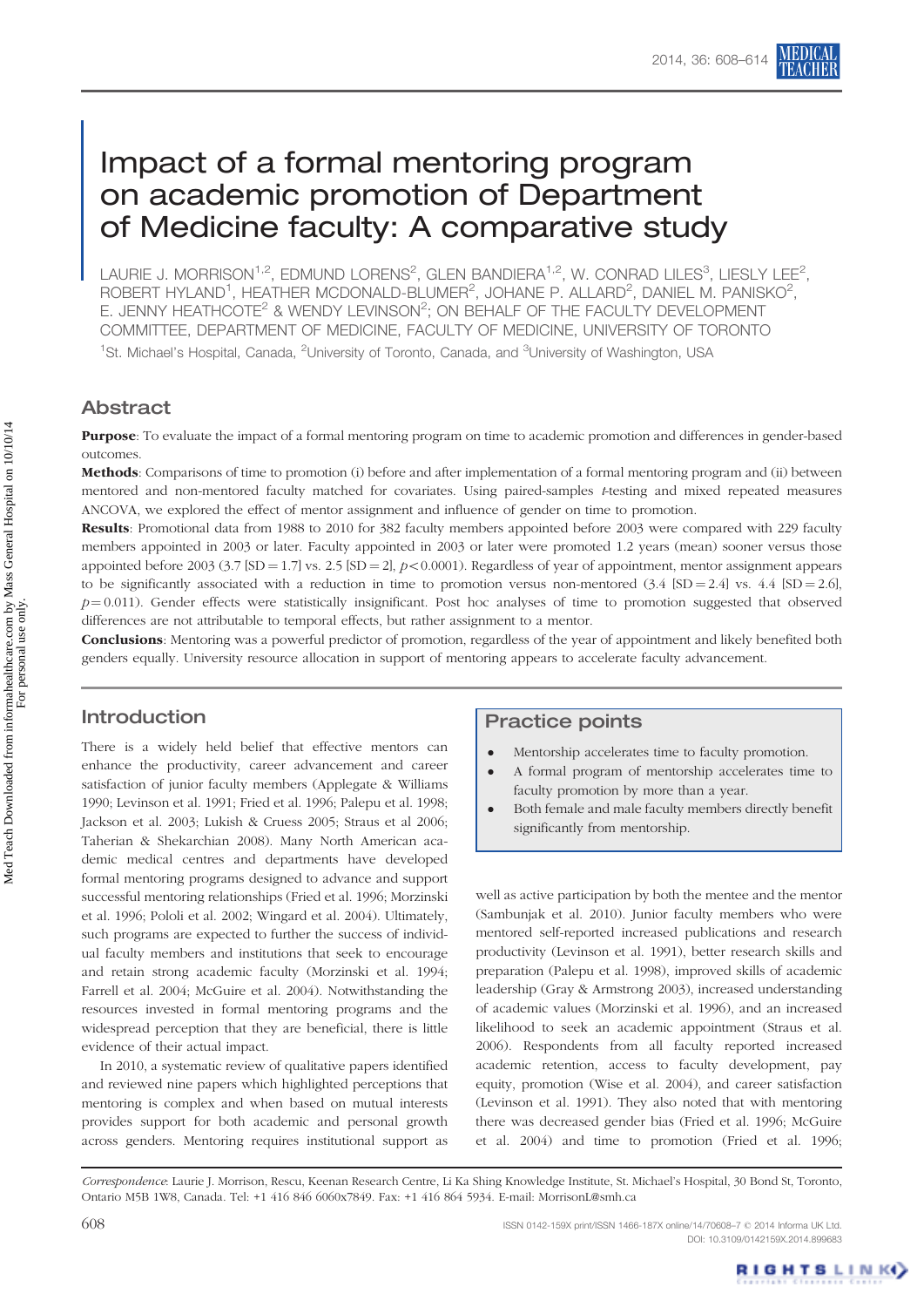Wise et al. [2004\)](#page-6-0). Most importantly, mentoring was perceived to yield personal and professional benefits to the mentor (Taherian & Shekarchian [2008](#page-6-0)), mentee (Applegate & Williams [1990](#page-5-0); Pololi et al. [2002;](#page-5-0) Taherian & Shekarchian [2008](#page-6-0)) and institution (Taherian & Shekarchian [2008](#page-6-0)). Objective studies across mentored versus non-mentored faculty consisted of compensation comparisons (with minimal effect size) (Allen et al. [2004\)](#page-5-0) and improved retention rates (Wingard et al. [2004](#page-6-0)). In 2004, Allen et al. [\(2004](#page-5-0)) were prompted to conduct a systematic review of the qualitative data citing that the development of the theoretical construct of mentoring and its nomological net has been hampered by the lack of a collective interpretation of the data. They concluded that there was a need for quantitative and longitudinal data. Given the significant commitment of resources to create and sustain a mentoring program, objective studies are needed to demonstrate metrics of success.

We sought to evaluate the impact of a formal program of faculty mentorship based on time to academic promotion. To our knowledge, this is the first study to quantitatively evaluate the effect of a mentoring program on this metric. We hypothesized that implementing a formal mentoring program would translate into faster academic promotion after adjustment for gender, age at appointment, specialty division, academic rank and job description.

### Methods

### Setting and population

At the time of the study, the Department of Medicine at the University of Toronto (U of T) had 611 full-time faculty members at the level of Lecturer or above. Faculty members were appointed within a division depending on their specialty or subspecialty. Academic rank was assigned at the time of appointment to assistant, associate or full professor based on academic merit; however, some junior faculty were appointed as a lecturer if they were completing either a graduate degree or subspecialty training and had insufficient scholarship to merit an appointment of assistant professor. Moreover, faculty members were assigned to one of the five academic job descriptions based on the amount of time spent in clinical care, teaching, educational leadership and scholarship, administration, and research. The job descriptions include Clinician Teacher, Clinician Educator, Clinician Investigator, Clinician Scientist, and Clinician Administrator. PhD scientists in the Department were appointed as ''Research Scientists.''

### Mentored cohort

Starting in 2003, a program of formal mentorship was initiated as a part of the Department of Medicine's strategic priority to support the career development of new faculty members. Each new recruit was encouraged to identify several potential mentors and, through interviews and discussion, choose a formal career mentor. If the new recruit was familiar with the University faculty, the mentor was chosen at the time of faculty appointment and the best fit was the guiding principle regardless of division, department, or institution. If the new faculty member was recruited from an external institution, he

or she was given up to 6 months following their appointment to establish a best fit mentor relationship with a formal mentor. Mentors and mentees completed an Academic Planning Document template (Appendix 1, available as supplemental material online at http://informahealthcare.com/mte) which was a requirement for faculty appointment. The Academic Planning Document enabled the mentee to plan their distribution of time across the various academic job requirements, including clinical care, teaching, research, and administration, compatible with their academic job description. Moreover, it allowed the mentee to list goals and enablers important to their success in the upcoming year. Mentees were also encouraged to meet with their mentor at least once a year to complete an Annual Activity Report (Appendix 2 available as supplemental material online at http://informahealthcare.com/mte) and reevaluate career planning. Although this document was not a requirement of the program, many mentors asked for guidance on what to discuss in their meetings and the Annual Activity Report provided a framework to facilitate discussions pertaining to reasons for current levels of success and ways of enabling future successes.

In order to optimize the quality of the mentoring process, a number of interventions occurred. Senior faculty were engaged and acknowledged through peer reviewed nominations and awards at the department and institutional level. Tracking and reporting mentoring was included in the annual performance reviews and valued contributions were considered when applying for promotion. Mentoring workshops were offered to facilitate skill acquisition or renewal for formal mentors in the Department of Medicine. The workshop focused on the basics of mentoring including how to form a relationship, how often to meet, what to discuss, how to maintain boundaries, and how to terminate a relationship if it was not working for either party. The mentoring program description is posted on the Department's website with facilitation tools and mentoring resources (University of Toronto [2014\)](#page-6-0).

#### Outcome measures

The individual faculty members appointed prior to 2003 formed the primary comparison cohort. The primary outcome measure was the number of years to promotion from one faculty level to another aggregated by, and matched on, academic job descriptions, gender, age at appointment, medical specialty, and rank. These measures were compared between the faculty appointed prior to 2003 and those appointed in 2003 or after. A secondary a priori comparison included the mean number of years to promotion from one faculty level to another between faculty members with a mentor and those without a mentor, regardless of year of appointment.

#### Data management

All Department of Medicine faculty demographics and promotion history at the University of Toronto are stored on an administrative data set. This data set is checked against a local data set to ensure data entry accuracy. The longitudinal data 609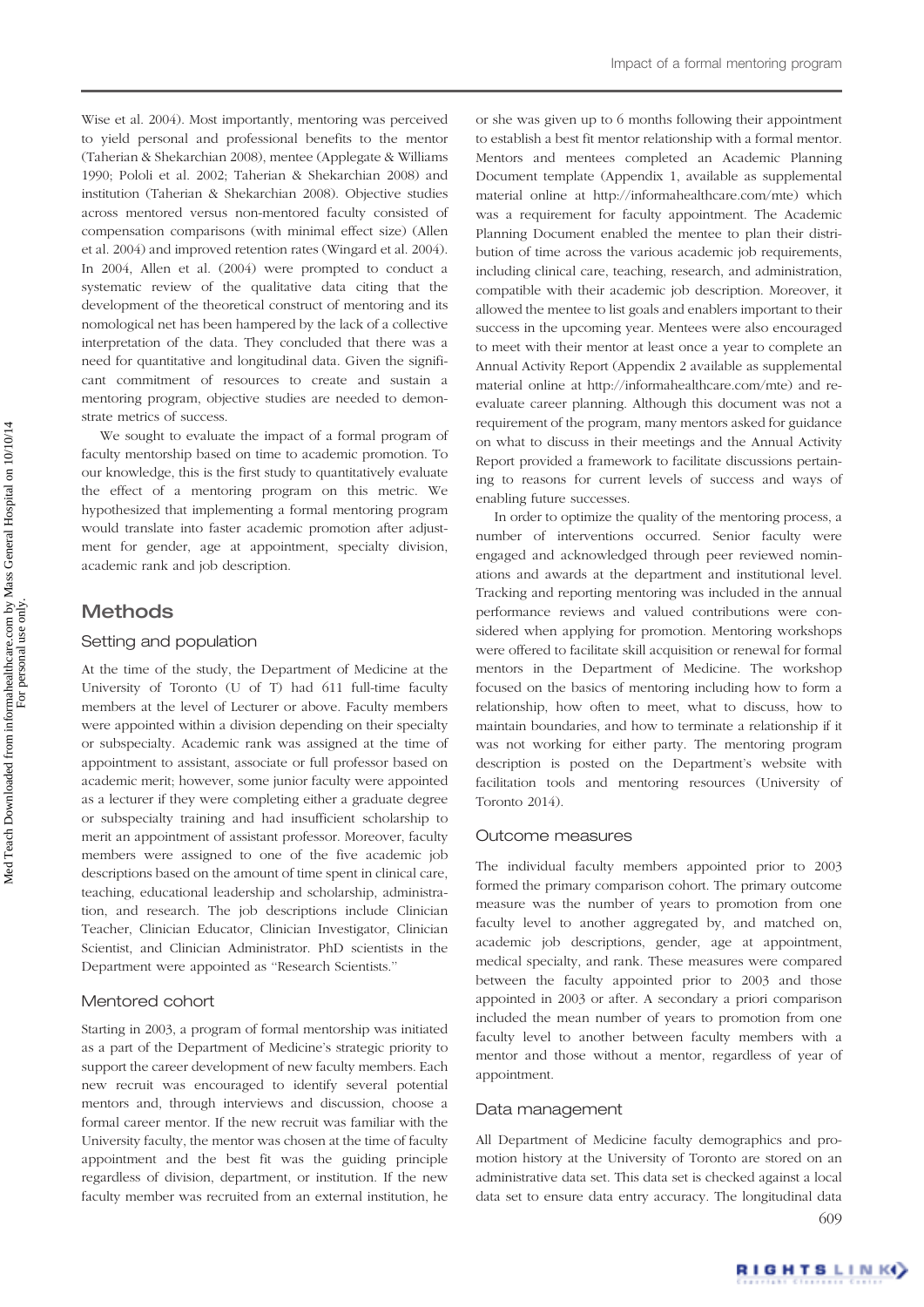set used in this analysis pertained to current faculty appointed from 1988 onwards and currently appointed on August 2010.

### Data analysis

The dependent variable was time to promotion from one faculty level to another, in years, aggregated by and matched on academic job descriptions, gender, age at appointment, medical specialty and rank, to control for potential confounders of successful mentorship. Times to promotion between appointees before and after 2003 and non-mentored versus mentored faculty, irrespective of appointment years, were compared using paired sample t-tests. Although the process of promotion and the lack of departmental influence on promotion have remained unchanged before and after 2003, to further control for potential temporal effects and to assess the influence of gender on time to promotion, a mixed repeated measures ANCOVA was employed with two levels for the independent variable (no mentor assigned vs. mentor assigned), adjusting for mean differences in appointment years as a post hoc analysis. Gender was the between subject factor, further examined by promotion type. All data are reported as mean years (SD).

# **Results**

At the time of the study, there were 611 full-time faculty members appointed to the Department of Medicine. Table 1 presents faculty demographics based on the year of appointment, pre-2003 or 2003 or after. Of the 611 full-time staff, 382 (62%) were appointed before 2003 (pre-2003) and 229 (38%) were appointed in 2003 or after (2003 or after). Overall, 46% of all faculty members (279/611) were promoted to assistant professor or higher since their initial appointment and 223 (85%) of these promotions occurred in faculty appointed before 2003.

A comparison of time to promotion for faculty demonstrated that, on an average, there was a significant overall decrease in the time to promotion of faculty appointed in 2003 or after. Faculty appointed in 2003 or after were promoted, on an average, 1.2 years sooner than their counterparts appointed

before 2003 (mean [SD] for 2003 or after 2.5[2.0] versus pre-2003 3.7[1.7],  $p < 0.001$ ). This trend was observed with promotions from lecturer to assistant professor (2003 or after 1.9[1] vs. pre-2003 3.3[1.2],  $p < 0.001$ ) [\(Figure 1\)](#page-3-0). Time to promotion to associate professor was not significantly shorter for faculty appointed after 2003 (2003 or after 7.0 [2.2] vs. pre- $2003$  7.2[1.2],  $p=0.89$ ).

A comparison of time to promotion for mentored (M) versus non-mentored (NM) faculty, regardless of the year of appointment, demonstrated the same significant finding favouring a faster time to promotion for faculty who were mentored,  $M = 3.4$  (2.4) versus NM 4.4 (2.6),  $p = 0.011$ ([Figure 2\)](#page-3-0). The mean (SD) number of years of mentoring in faculty appointed in 2003 or after was 3.8 (0.3). No gender effect on time to promotion was apparent for either Lecturerto-Assistant or Assistant-to-Associate promotions ( $p > 0.05$ ).

A post hoc comparison of time to promotion for mentored versus non-mentored faculty in each cohort to minimize temporal differences and influences on the faculty in each cohort was significant,  $F(1,29) = 7.90$ ,  $p = 0.009$ ,  $\eta^2 = 0.21$ . The strength of the relationship between mentor assignment and time to promotion was moderate as assessed by partial  $\eta^2$ , with a mentor assignment accounting for about 21% of the variance in the time to promotion, adjusting for mean differences in appointment years. Overall, the gender was insignificant,  $F(1,29) = 0.66$ ,  $p = 0.42$ , and also within particular promotion types such as Lecturer to Assistant,  $F(1,20) = 1.59$ ,  $p = 0.22$ , and Assistant to Associate,  $F(1,6) = 3.30$ ,  $p = 0.12$ . No significant interaction between the gender and the effects of mentor assignment was observed,  $F(1, 29) = 0.77$ ,  $p = 0.39$ .

# **Discussion**

We found that time to promotion was significantly faster for faculty appointed after the introduction of a formal mentoring program. More importantly, mentored faculty were promoted faster than faculty without mentors, regardless of the year of appointment, suggesting that mentorship was a powerful predictor of academic success. Studies have demonstrated the effect of mentoring on faculty development and productivity but this is the first study to actually demonstrate an impact on

**RIGHTSLINK** 

| Demographic data for the comparative cohorts of full-time faculty at the University of Toronto, Department of Medicine.<br>Table 1.                                                                                                                                                                                                                              |                                                                                                                                                                           |                                                                                                                                                                      |                                                                                                                                                                 |                                         |
|------------------------------------------------------------------------------------------------------------------------------------------------------------------------------------------------------------------------------------------------------------------------------------------------------------------------------------------------------------------|---------------------------------------------------------------------------------------------------------------------------------------------------------------------------|----------------------------------------------------------------------------------------------------------------------------------------------------------------------|-----------------------------------------------------------------------------------------------------------------------------------------------------------------|-----------------------------------------|
|                                                                                                                                                                                                                                                                                                                                                                  | Full-time<br>faculty, $n = 611$                                                                                                                                           | FT faculty appointed<br>before 2003, $n = 382$ (62%)                                                                                                                 | FT faculty appointed in<br>2003 or after, $n = 229$ (38%)                                                                                                       | p Value                                 |
| Mean(SD) age in years at appointment<br>Male<br>Clinician educators<br>Clinician administrators<br>Clinician scientists<br>Clinician teachers<br>Clinician investigators<br>Research scientists<br>Appointed at lecturer<br>Appointed at assistant professor<br>Appointed at associate professor<br>Appointed at professor<br>Mentored<br>Promoted at least once | 35.4(5.4)<br>398 (65%)<br>58 (10%)<br>30 (5%)<br>154 (25%)<br>211 (34%)<br>135 (22%)<br>23 (4%)<br>199 (33%)<br>297 (49%)<br>24 (4%)<br>18 (3%)<br>257 (42%)<br>279 (46%) | 34.2(4.2)<br>253 (66%)<br>45 (12%)<br>25 (6%)<br>99 (26%)<br>115 (30%)<br>82 (22%)<br>16 (4%)<br>188 (35%)<br>176 (46%)<br>12 (3%)<br>6(2%)<br>53 (14%)<br>223 (58%) | 37.3(6.4)<br>145 (63%)<br>13 (6%)<br>5(2%)<br>55 (24%)<br>96 (42%)<br>53 (23%)<br>7(3%)<br>84 (28%)<br>121 (53%)<br>12 (5%)<br>12 (5%)<br>204 (89%)<br>56 (24%) | < 0.01<br><b>NS</b><br>< 0.01<br>< 0.01 |
| (above lecturer) since appointment                                                                                                                                                                                                                                                                                                                               |                                                                                                                                                                           |                                                                                                                                                                      |                                                                                                                                                                 |                                         |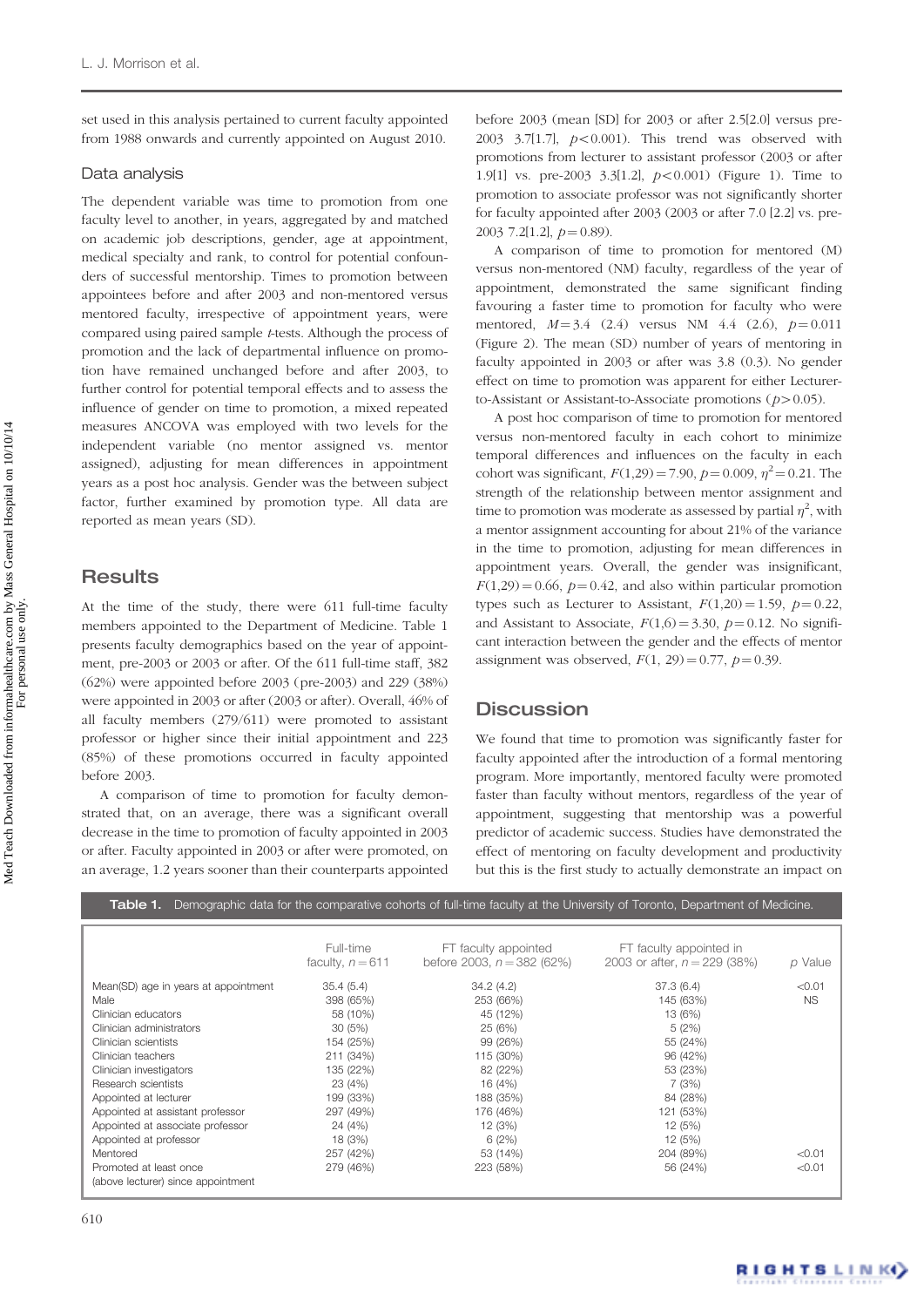<span id="page-3-0"></span>

Figure 1. Comparison of time to promotion intervals for faculty appointed before versus after the introduction of a formal mentoring program in 2003. (a) Line of no change. (b) Best fit from origin. \*Matched on job description, gender, age at appointment, and promotion transitions from lecturer and higher.



Figure 2. Comparison of time to promotion intervals for faculty with mentors versus non-mentored faculty. (a) Line of no change. (b) Best fit from origin. \*Matched on job description, gender, age at appointment, and promotion transitions from lecturer and higher.

promotion rates (Morzinski et al. [1996](#page-5-0); Allen et al. [2004](#page-5-0); Rabatin et al. [2004](#page-5-0); Wise et al. [2004\)](#page-6-0).

There was a substantial rise in the number of mentored faculty from 14% to 89% once a formal program was put in

place. This suggests that senior faculty members were willing to serve as mentors despite the competing demands of clinical care and expected productivity in education and research (Paice et al. [2002](#page-5-0); Gray & Armstrong [2003;](#page-5-0) DeAngelis [2004\)](#page-5-0).

611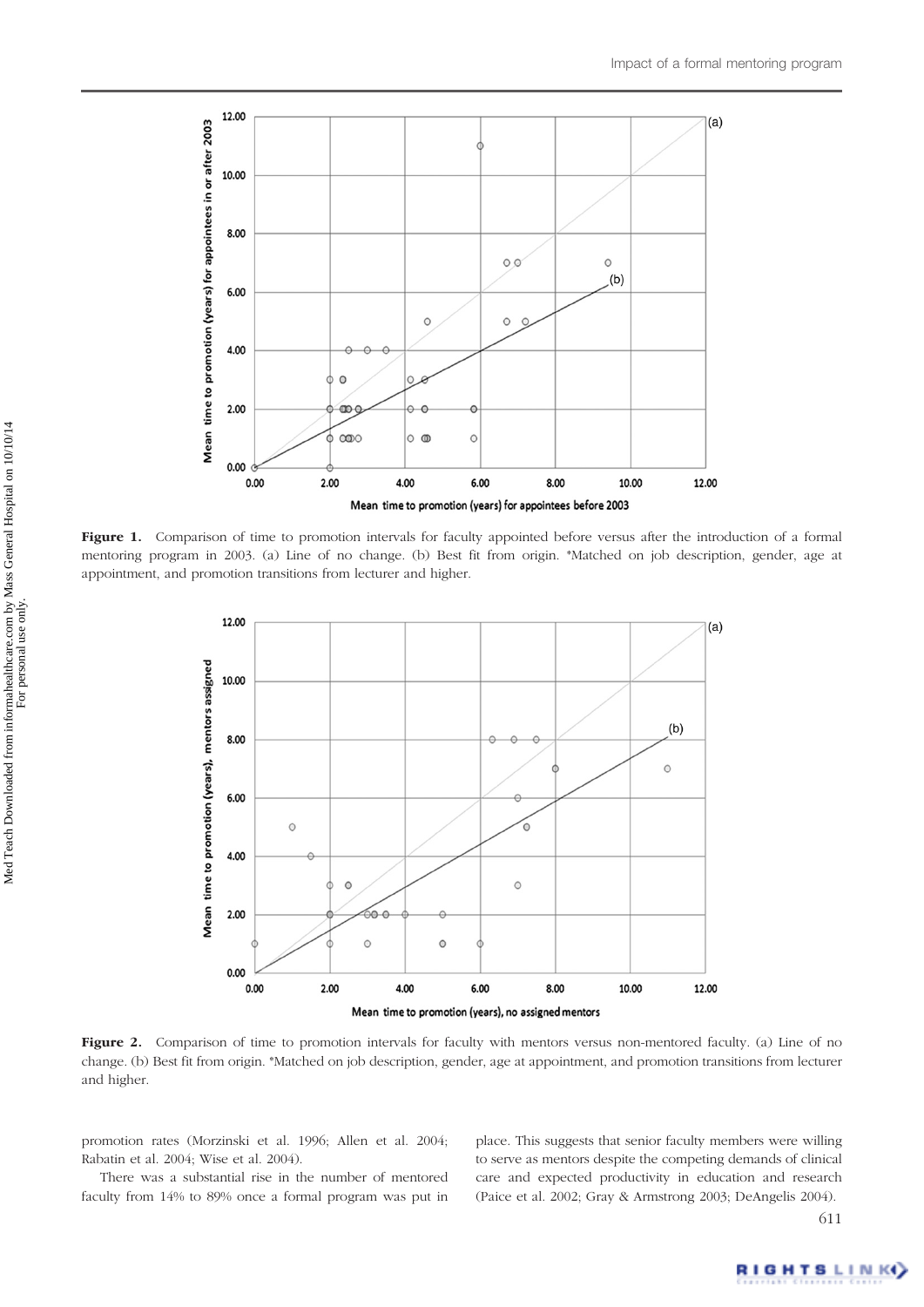Prior implementation studies of mentoring programs have reported problems attributed to conflict or confusion between mentoring versus supervisory roles, confidentiality breaches, mentor bias, or lack of ''active listening'' (Taherian & Shekarchian [2008;](#page-6-0) Sambunjak et al [2010](#page-5-0)). There are several design features of our mentorship program which likely contributed to our favourable outcomes. To begin, we encouraged mentees to follow careful consideration for best fit (Jackson et al. [2003](#page-5-0)) and to reflect on personal needs along with how well the mentor matched their needs (Farrell et al. [2004\)](#page-5-0). Mentees were also encouraged to meet all potential mentors prior to making a final decision. In addition, we stressed that these relationships could change over time; for example, a change in mentors through the termination of one mentor and the addition of another or the relationship evolving to include personal mentoring in addition to professional mentoring. Moreover, the mentoring program emphasized the importance of informal mentors and multiple mentors to help each faculty member adequately address the complexity of their academic career through diversity in mentorship.

Mentees were able to choose mentors who not only were a good personal fit, but had the skills necessary to facilitate and ensure success (Levinson et al. [1991;](#page-5-0) Jackson et al. [2003](#page-5-0)). Mentees were free to choose formal mentors from a variety of career pathways, specialties, and disciplines, including outside of medicine if the best fit was found elsewhere. This model freed mentees from artificial barriers that may otherwise have been a hindrance had they been mandated to select mentors from within their own specialties, particularly for those in emerging or small sub-specialties. The program also stressed that same sex was not as important as best fit (Jackson et al. [2003\)](#page-5-0).

Mentorship is time consuming when done well and traditionally it has been considered a requirement of faculty; however, mentorship has not been reported and acknowledged in the same way as education scholarship or research productivity. Many surveys have identified the importance of institutional support and infrastructure as well as academic merit in successful mentoring programs (Morzinski et al. [1996](#page-5-0); Pololi et al. [2002;](#page-5-0) DeAngelis [2004](#page-5-0); McGuire et al. [2004](#page-5-0); Taherian & Shekarchian [2008](#page-6-0); Sambunjak et al. [2010](#page-5-0)). To address this need for infrastructure and academic merit, we implemented a number of strategies. First, formal mentor assignment was tied to the initial faculty appointment ensuring that the faculty and the leadership put in place a process to assist the new recruit in finding a mentor. This mandatory requirement reinforced the importance of a mentor to the leadership and the faculty-at-large. In addition, the Department of Medicine created awards for excellence in mentorship at the University level and at each affiliated hospital, to celebrate a number of outstanding mentors each year. The value of mentorship was also weighed during annual performance reviews as documented in the Annual Activity Reports (Appendix 2, available as supplemental material online at http://informahealthcare.com/mte). Mentorship activities (student, resident, fellow or peer mentoring) were documented in the promotion portfolio and served as an 612

additional service to the university in a faculty member's promotion file.

Adler had suggested that, in the past, the lack of senior female role models in academic positions may have deterred young women from pursuing an academic career, and the literature from the 1990s had suggested that gender bias existed in promotion and could be addressed through mentorship, increased numbers of senior female role models, and a change in institutional culture (Adler [1991](#page-5-0); Fried et al. [1996\)](#page-5-0). For women who choose an academic career in medicine, our study results are reassuring since, in the absence of any significant interaction between the gender and the apparent positive effects of mentor assignment, both females and males should equally benefit from such supportive programs.

Our study has some limitations. A potential confounding influence may have been the participants themselves. Faculty members who see the value of mentorship may also represent those who are motivated to pursue academic goals and promotion; however, a randomized trial that isolates the influence of mentoring is unlikely to be feasible given the perceived benefit of mentoring. Additionally, the data were limited to a single department within a large Faculty of Medicine in Toronto, Canada, and thus the results may not be generalizable to other departments within the University or to other faculties of medicine nationally or internationally. Furthermore, our study employed the use of institutional administrative human resources data at the target institution. While the university administrative data base was cross checked against the department dataset to ensure accuracy, the data were not collected in a prospective manner and this may have affected the accuracy of the findings.

The quality of the mentoring experience is unknown. Important parameters such as the duration of mentoring, frequency of meeting, number of informal mentors, and clustering if one faculty mentor mentored more than one faculty member were unmeasured and not included in the model. Despite the evidence of an overall mentoring program effect, we cannot adequately evaluate which design elements of the program contributed to its success.

The mentoring program is just one prong of the Department's strategic priority to support the career development of new faculty members. Although our analysis incorporated an adjustment for mean differences in appointment years as a covariate to correct for temporal effects, we cannot completely ignore the possibility that the elements of this strategic priority have generated a broader culture of career achievement that may influence time to promotion. The academic requirements and the process of applying for promotion remained unchanged throughout the duration of both cohorts. The decisions of promotion rest at the decanal level where the Department of Medicine has only a single vote so it is unlikely that these changes in culture affected the primary outcome measure. It was reassuring that a post hoc analysis controlling for temporal trends in promotion compared mentored versus non-mentored in each cohort and demonstrated a significant impact of mentorship.

RIGHTS LINK()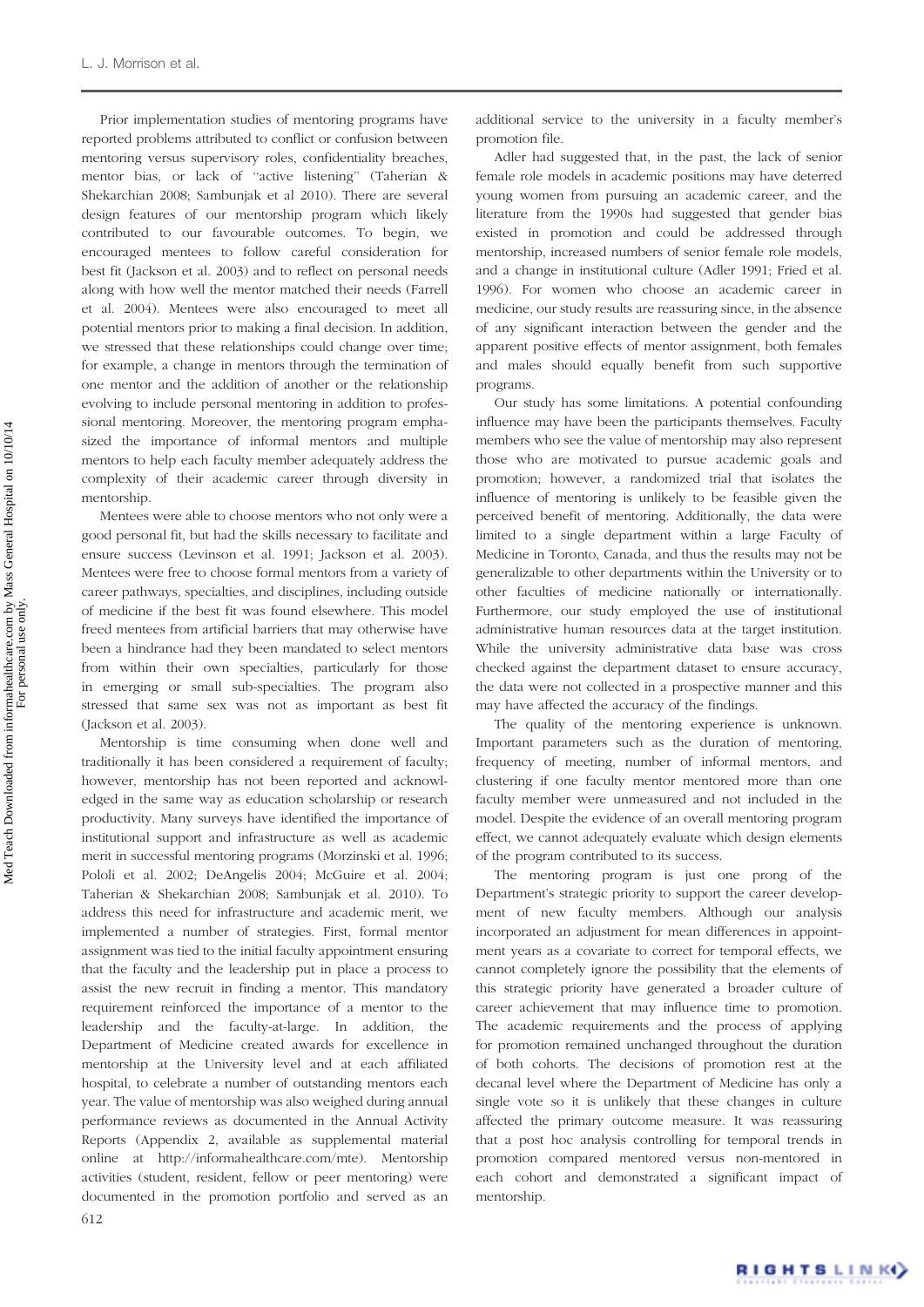# <span id="page-5-0"></span>**Conclusion**

In conclusion, our study demonstrates that a formal program of mentoring reduces time to promotion by more than a year. Perhaps more importantly mentored faculty, regardless of year of appointment or exposure to the formal mentoring program, were promoted one year faster than non-mentored faculty. It is likely that both female and male faculty members realize equally a time to promotion benefit with mentorship. University resource allocation in support of mentoring would appear to accelerate faculty advancement. Future research should address if mentorship can influence measures of institutional loyalty such as vacant post and departure rates and age of retirement in addition to academic productivity and job satisfaction.

### Notes on contributors

LAURIE J. MORRISON, MD, MSc, is Chair of the Faculty Development Committee in the Department of Medicine at the University of Toronto, and Clinician Scientist and the Robert and Dorothy Pitts Chair in Acute Care and Emergency Medicine at Rescu, Li Ka Shing Knowledge Institute, St. Michael's Hospital.

EDMUND LORENS, PhD, is the Research and Evaluation Officer for the Department of Medicine at the University of Toronto.

GLEN BANDIERA, MD, MSc, is Chief of the Emergency Department and Director of Postgraduate Medical Education at St. Michael's Hospital. He is also Director of Postgraduate Programs in Medicine at the University of Toronto.

W. CONRAD LILES, MD, PhD, is Associate Chair, Professor of Medicine in the Department of Medicine and Co-Director of the Molecular Medicine Training Program at the University of Washington.

LIESLY LEE, MD, is a Clinician Teacher and Neurologist at Sunnybrook Health Sciences Centre and the Division of Neurology of the Department of Medicine at the University of Toronto.

ROBERT HYLAND, MD, was a Clinician Administrator and Chair of the Research Ethics Board at St. Michael's Hospital. He is now retired.

HEATHER MCDONALD-BLUMER, MD, is a Clinician Educator and Director for the Internal Medicine Training Program in the Department of Medicine at the University of Toronto. She is also Associate Director of the Osteoporosis Program at the University Health Network.

JOHANE P ALLARD, MD, is a Clinician Investigator and Director of the Division of Gastroenterology at the University of Toronto, and Institutional Division Director at the University Health Network and Sunnybrook Health Sciences Centre.

DANIEL M. PANISKO, MD, MSc, is a Clinician Educator within the Division of General Internal Medicine and Clinical Epidemiology, Director of the Undergraduate Medical Education Program and Associate Professor at the Department of Medicine, University of Toronto and University Health Network.

E. JENNY HEATHCOTE, MD, PhD, was a Clinician Scientist at the University Health Network and a Professor of Medicine in the Department of Medicine at the University of Toronto. She is now retired. WENDY LEVINSON, MD, is a Clinician Scientist and the Eaton Chair of Medicine in the Faculty of Medicine at the University of Toronto.

**Declaration of interest:** None of the authors have any conflicts of interest to disclose, financial or otherwise. Funding for this study was provided by the Department of Medicine at the University of Toronto. This funding was

received in the form of Edmund Lorens' salary as statistician and Dr. Laurie Morrison's' salary support from the Department of Medicine for her contribution as chair of the Faculty Development Committee and member of the Executive Committee. All other authors did not receive any funding related to faculty development. The Department of Medicine did not play a role in the design and conduct of the study; data collection and management, analysis, and synthesis of the data; or preparation, review, or approval of the manuscript.

### **References**

- Adler NE. 1991. Women mentors needed in academic medicine. West J Med 154:468-469
- Allen TD, Eby LT, Poteet ML, Lentz E, Lima L. 2004. Career benefits associated with mentoring for protegee: A meta-analysis. J Appl Psychol 89:127–136.
- Applegate WB, Williams ME. 1990. Career development in academic medicine. Am J Med 88:263–267.
- DeAngelis CD. 2004. Professors not professing. JAMA 292:1060–1061.
- Gray J, Armstrong P. 2003. Academic health leadership: Looking to the future. Proceedings of a workshop held at the Canadian Institute of Academic Medicine meeting Quebec, Que, Canada, Apr. 25 and 26, 2003. Clin Invest Med 26:315–326.
- Farrell SE, Digioia NM, Broderick KB, Coates WC. 2004. Mentoring for clinician-educators. Acad Emerg Med 11:1346–1350.
- Fried LP, Francomano CA, MacDonald SM, Wagner EM, Stokes EJ, Carbone KM, Bias WB, Newman MM, Stobo JD. 1996. Career development for women in academic medicine: Multiple interventions in a department of medicine. JAMA 276: 898–905.
- Jackson VA, Palepu A, Szalacha L, Caswell C, Carr PL, Inui T. 2003. ''Having the right chemistry'': A qualitative study of mentoring in academic medicine. Acad Med 78:328–334.
- Levinson W, Kaufman K, Clark B, Tolle SW. 1991. Mentors and role models for women in academic medicine. West J Med 154: 423–426.
- Lukish J, Cruess D. 2005. Personal satisfaction and mentorship are critical factors for today's resident surgeons to seek surgical training. Am Surg 71:971–976.
- McGuire LK, Bergen MR, Polan ML. 2004. Career advancement for women faculty in a U.S. school of medicine: Perceived needs. Acad Med 79: 319–325.
- Morzinski JA, Simpson DE, Bower DJ, Diehr S. 1994. Faculty development through formal mentoring. Acad Med 69:267–269.
- Morzinski JA, Diehr S, Bower DJ, Simpson DE. 1996. A descriptive, cross-sectional study of formal mentoring for faculty. Fam Med 28: 434–438.
- Paice E, Heard S, Moss F. 2002. How important are role models in making good doctors? BMJ 325:707–710.
- Palepu A, Friedman RH, Barnett RC, Carr PL, Ash AS, Szalacha L, Moskowitz MA. 1998. Junior faculty members' mentoring relationships and their professional development in U.S. medical schools. Acad Med 73: 318–323.
- Pololi LH, Knight SM, Dennis K, Frankel RM. 2002. Helping medical school faculty realize their dreams: An innovative, collaborative mentoring program. Acad Med 77:377–384.
- Rabatin JS, Lipkin Jr. M, Rubin AS, Schachter A, Nathan M, Kalet A. 2004. A year of mentoring in academic medicine: Case report and qualitative analysis of fifteen hours of meetings between a junior and senior faculty member. J Gen Intern Med 19:569–573.
- Sambunjak D, Straus SE, Marusic A. 2010. A systematic review of qualitative research on the meaning and characteristics of mentoring in academic medicine. J Gen Intern Med 25:72–78.

**RIGHTSLINK**